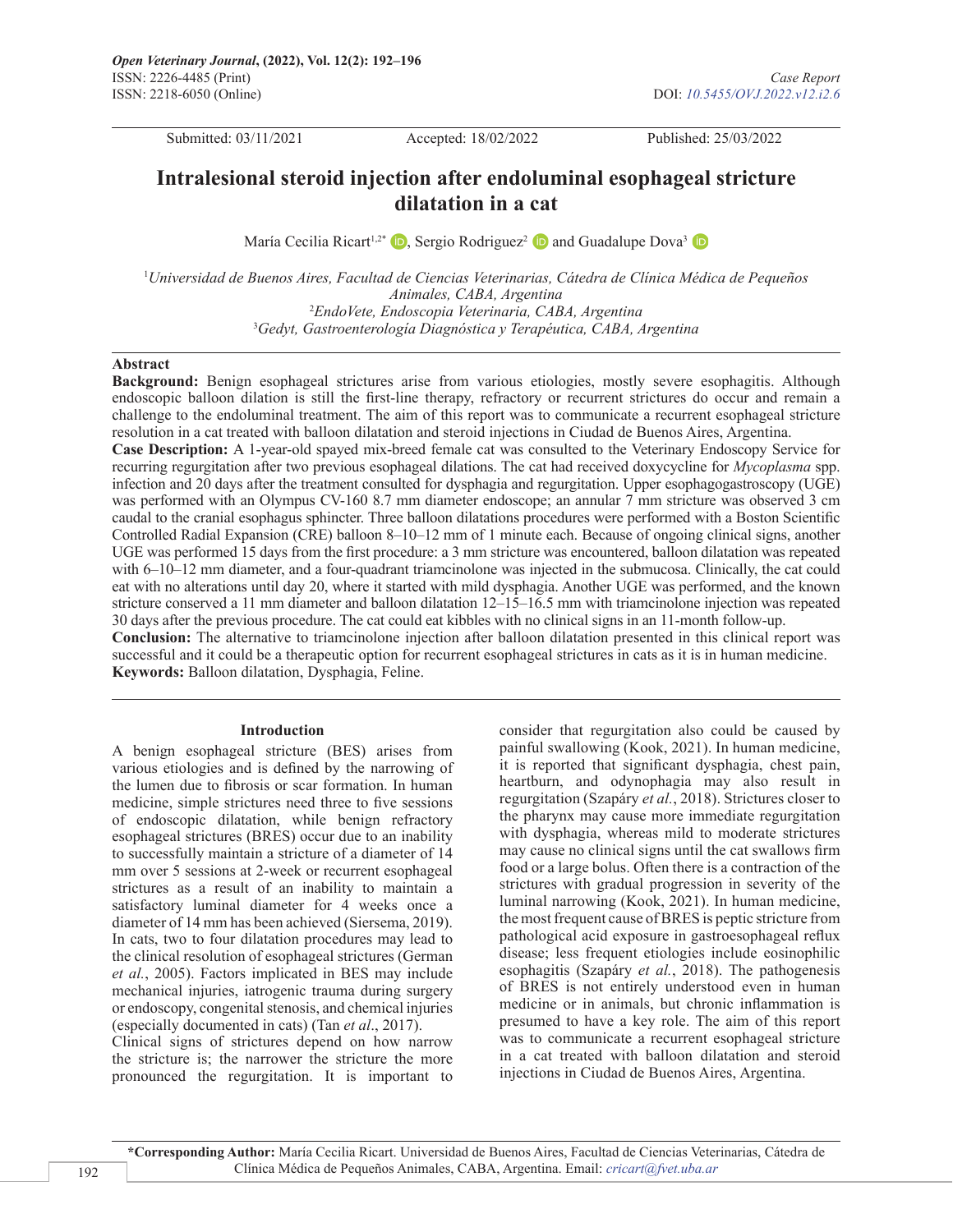#### **Case Details**

A 1-year-old spayed mix-breed female cat was consulted to the Veterinary Endoscopy Service for recurring regurgitation after two previous esophageal dilatations. The cat had received doxycycline for a *Mycoplasma* spp. infection and 20 days after the treatment consulted for dysphagia and regurgitation. Two separate dilatations occurred in other endoscopy services; information regarding the level of the stricture or type of dilatation technique was not available. The only information available about the procedures was that the owner mentioned an initial 3 mm stricture; however, the final diameter was unknown. After 15 days from the last dilatation, they consulted the service. Upper esophagogastroscopy (UGE) was performed under general anesthesia with an Olympus CV-160 8.7 mm diameter endoscope. For general anesthesia, a catheter was placed in the right cephalic antebrachial vein and was induced by intravenous (IV) injection of propofol 6 mg/kg (Propofol Gray®; Productos Farmacéuticos Dr. Gray S. A. C. I., Argentina) and isoflurane 5% (Forane® Isoflurane; Abbott Laboratories, Argentina). The trachea was intubated, and anesthesia was maintained with isoflurane (Forane® Isoflurane; Abbott Laboratories, Argentina) in 100% oxygen using a Bain breathing system.

After the monitoring equipment was connected, a fentanyl bolus 2 μg/kg (Fentanilo Gray®; Productos Farmacéuticos Dr. Gray S. A. C. I.) was administered. Monitoring included a lead II electrocardiogram which was used to derive heart rate, pulse oximetry, noninvasive mean arterial pressure, and rectal temperature (PDJ-3000A Multi-Parameter ICU Portable Patient Monitor, Nanjing Puao Medical Equipment Co., Ltd.). NaCl solution 0.9% (Laboratorio P.L. Rivero & Cía®. S.A.I.C, Argentina) was administered IV at 5 ml/kg/hour during anesthesia, and maropitant 1 mg/kg subcutaneous (SC) (Cerenia®, maropitant 10 mg/ml; Zoetis Inc., MI, USA) and tramadol 2 mg/kg IV (Algen® 20, Tramadol 20 mg/ml; Richmond Vet Pharma, Argentina) were also administered.

During UGE, a 7 mm annular stricture was observed 3 cm caudal to the cranial esophagus sphincter. The approximate diameter was measured by the comparison of the tip of a grasping forceps. Three balloon dilatation procedures were performed with a Boston Scientific Controlled Radial Expansion (CRE) balloon 8–10–12 mm, held for 1 minute at each diameter (Fig. 1). Between dilatations, the balloon was deflated for 30 seconds to allow mucosal reperfusion. Efficacy of the dilatation in every diameter was evaluated by macroscopic mucosal damage, drawing the attention to bleeding or tearing and intact mucosa. The endoscope traversed the dilatation with no stop at the end of the procedure. Afterward, gastroscopy was unremarkable. Anesthetic recovery was successful with no complications. The cat was discharged with indications for oral administration of 0.5 g sucralfate every 8 hours and to start oral wet feeding after 6 hours. The cat could eat soft food normally for 6 days, and thereafter it started with oral dysphagia and regurgitation; by day 10, it could only eat fluids and still had dysphagia. Another UGE under general anesthesia was performed 15 days from the first procedure with our service. A 3 mm stricture was encountered in the same place, and balloon dilatation was repeated with  $6-10-12$  mm diameter and a fourquadrant 0.3 ml of triamcinolone acetate 40 mg/ml was injected using a per-endoscopic needle (Disposable Injector NM-200 L, Olympus Medical Systems Corp®., Tokyo, Japan) in the submucosa.

The procedure and the efficacy of the dilatation were performed as before. Anesthetic protocol and recovery were unremarkable. Clinically, the cat could eat with no alterations until day 20, where it started with mild dysphagia. Another UGE with the same anesthetic protocol was performed; the known stricture conserved a 11 mm diameter and balloon dilatation of 12–15–16.5 mm with triamcinolone injection was repeated 30 days after the previous procedure (Figs. 2 and 3). The cat could eat kibbles as a normal diet with weight gain with no clinical signs until an 11-month follow-up after the last treatment.



**Fig. 1.** The first set of dilatations with our endoscopy service. (A) Initial dilatation with a Boston Scientific CRE balloon of 12 mm. (B) Maximum inflation of the same balloon; note the mild bleeding and tearing of the mucosa; last dilatation of that day.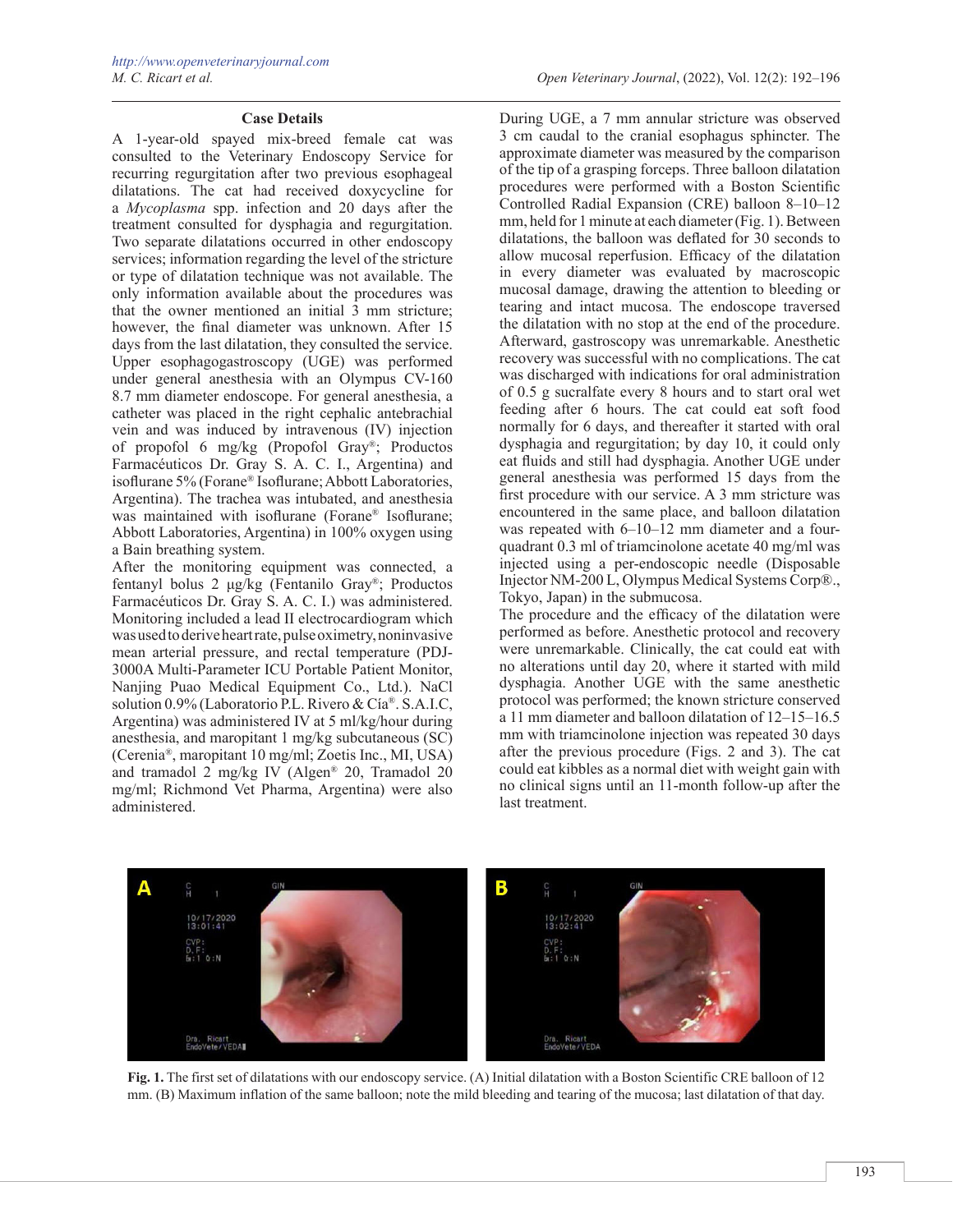

**Fig. 2.** Third day of endoluminal dilatation and second triamcinolone injection. (A) Initial dilatation with a Boston Scientific CRE balloon of 12 mm. (B) Balloon inflated during the maneuver; note there is no evidence of bleeding or tearing of the mucosa. (C) Macroscopic evaluation of mucosal damage after the third dilatation of the day; mild tearing is observed.



**Fig. 3.** Third day of endoluminal dilatation and second triamcinolone injection. (A) First quadrant injection in the submucosa with a per-endoscopic needle, 0.3 ml of triamcinolone acetate 40 mg/ml. (B) Evaluation of the endoluminal procedure after the four-quadrant injection.

#### **Discussion**

This case report describes successful therapy of recurrent esophageal strictures by combined endoscopic balloon dilatations in a cat local submucosal triamcinolone acetate injections that failed to respond to three balloon dilatations alone.

In this clinical case, balloon dilatation was the therapeutic option, thus the stricture was annular; in other cases presenting long strictures, Savary–Gilliard dilatation is the better therapeutical option, and they need more dilatation sessions (Novais *et al.*, 2008).

Intralesional steroid injections have been suggested to inhibit the inflammatory response, thereby the stricture formation (Siersema, 2019). There were no differences in response outcomes between injections ranging from 0.5 to 2.8 ml of triamcinolone acetate or acetonide 10 or 40 mg/ml in human medicine Poincloux *et al*., 2017 In veterinary medicine, as to the authors' knowledge, there are no specific guidelines with regard to the injection dose. The dose in this clinical case (triamcinolone acetate 40 mg/ml 0.3 ml in each quadrant) was chosen

empirically. This is the range used in human medicine. The cat did not develop any complications associated with the high dose of corticosteroids. Double-blinded prospective studies are necessary to evaluate the range of dose for cats and dogs and guidelines for its use. Systemic corticosteroids have questionable efficacy in the prevention of esophageal strictures in human beings and dogs (Poincloux *et al.*, 2017).

It may be argued that a successful outcome in this clinical case might have been achieved with a fourth or fifth balloon dilatation procedure alone without the corticosteroid injections. There are reports of successful outcomes achieved in 88% of canines and felines with endoscopic balloon dilatation with a range of one to five procedures (Fraune *et al.*, 2009).

In another retrospective study of canine and feline animals suffering from esophageal strictures, despite one to four balloon dilation procedures (mean  $= 3$ ), stenosis recurred and subsequent esophageal stenting was chosen as an alternative therapeutic procedure. This article mentions that this procedure was performed in five dogs and in three cats; in these seven animals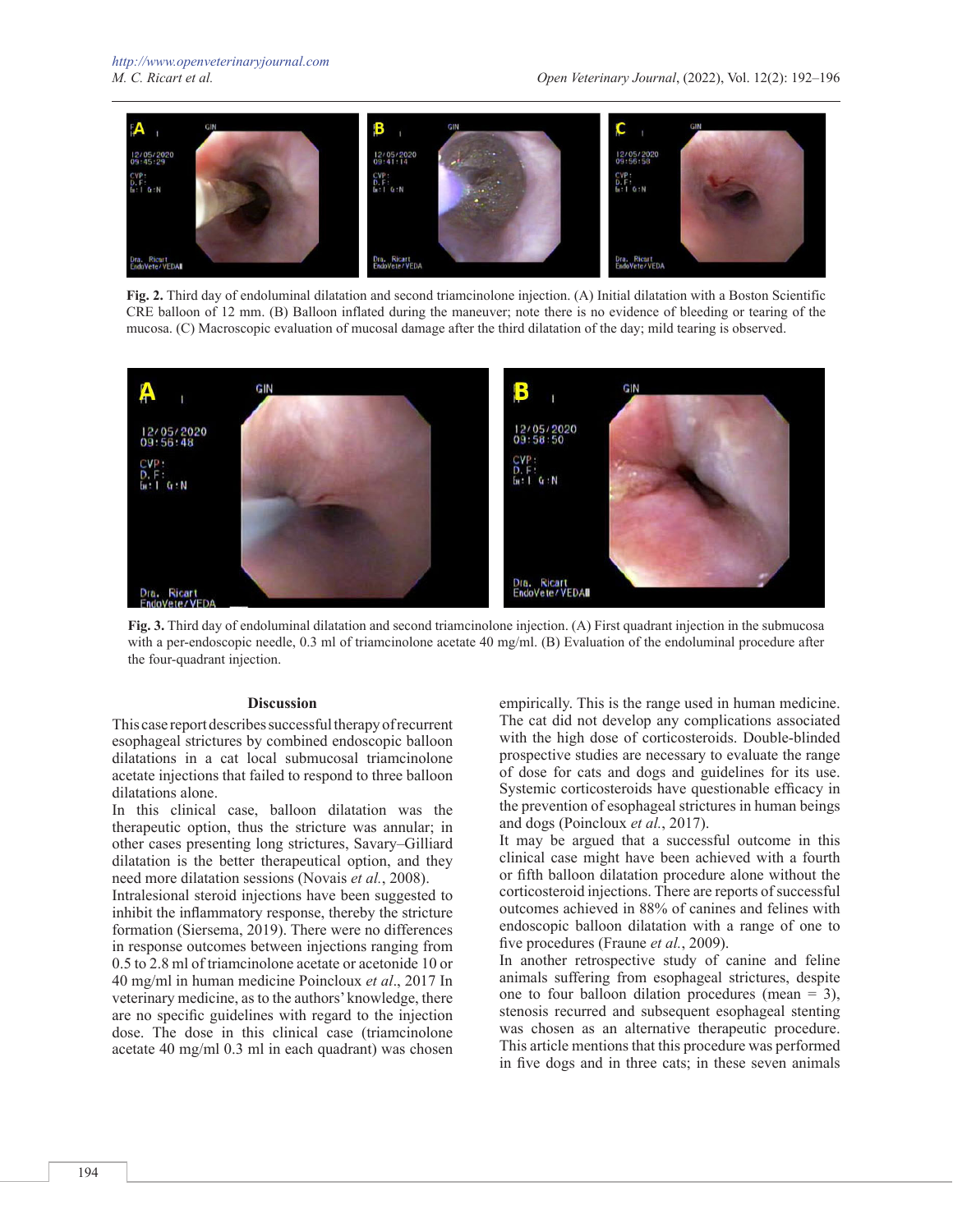the stenting was successful; however, three had mild and three of them had severe discomfort evaluated as poor tolerance, ptyalism, persistence of occasional regurgitations, or needed progressive stent removal and replacement. In the three cats, trichobezoar caught was observed (Da Riz *et al*., 2021). It should be taken into account that the European Society of Gastrointestinal Endoscopy does not recommend permanent stent placement in humans for refractory benign stricture; stents should usually be removed at a maximum of 3 months following insertion (Spaander *et al*., 2021).

The frequency at which the procedures were performed was not possible to control; unfortunately, the indication of repeating the procedure every 4–7 days was not a possibility in this clinical case. The third dilatation was delayed for 30 days because of owners' personal reasons. As the American Heart Association and the American Society of Gastrointestinal Endoscopy do not recommend routine antibiotic coverage prophylaxis in human medicine, even if bacteremia is the most common complication that occurs in 2%–23% of the cases (Poincloux *et al.*, 2017), it was decided not to give amoxicillin/clavulanic acid or other broad-spectrum antibiotics as other clinical reports in dogs or cats had empirically decided before (Corgozinho *et al*., 2009; Fraune *et al.*, 2009; Poincloux *et al.*, 2017). The cat showed no clinical signs of bacteremia as a consequence of the dilatation procedures in either session. The use of routine antibiotic coverage prophylaxis in dogs and cats should be reconsidered because of its concern for increased antimicrobial resistance and longterm changes in microbiota composition (Ziese and Suchodolski, 2021).

### **Conclusion**

The alternative to triamcinolone injection after balloon dilatation presented in this clinical report was successful and it could be a therapeutic option for recurrent esophageal strictures in cats as it is in human medicine. The clinical signs of strictures depend on the degree of obstruction; most of the time there is a gradual progression as the stricture continues to contract, with more pronounced regurgitation and dysphagia; clinicians should take into account this differential diagnosis.

## **Acknowledgment**

The authors would like to acknowledge the authorization from the family of the cat for the publication of the case report.

## *Authors' contributions*

MCR: case evaluation, endoscopic management, manuscript drafting, and approval of the final manuscript; SMR: case evaluation, anesthesia administration and monitoring, critical revisions, and approval of the final manuscript; GD: endoscopic guidance, critical revisions, and approval of the final manuscript.

## *Conflicts of interest*

All authors declare that there are no conflicts of interest.

## **References**

- Corgozinho, K.B., Neves, A., Belchior, C., Toledo, F., Moreira de Souza, H.J. and da Hora, A.S. 2009. Uso de triancinolona local em uma gata com estenose esofágica. Acta Sci. Vet. 34, 175–178.
- Da Riz, F., Béguin, J., Manassero, M., Faucher, M. and Freiche, V. 2021. Outcome of dogs and cats with benign oesophageal strictures after balloon dilatation or stenting: 27 cases (2002–2019). J. Small Anim. Pract. 62(10), 886–894.
- Fraune, C., Gaschen, F. and Ryan, K. 2009. Intralesional corticosteroid injection in addition to endoscopic balloon dilation in a dog with benign oesophageal strictures. J. Small Anim. Pract. 50, 550–553.
- German, A.J., [Cannon](https://pubmed.ncbi.nlm.nih.gov/?term=Cannon+MJ&cauthor_id=15686972), M.J., [Dye,](https://pubmed.ncbi.nlm.nih.gov/?term=Dye+C&cauthor_id=15686972) C., [Booth](https://pubmed.ncbi.nlm.nih.gov/?term=Booth+MJ&cauthor_id=15686972), M.J., [Pearson](https://pubmed.ncbi.nlm.nih.gov/?term=Pearson+GR&cauthor_id=15686972), G.R., [Reay](https://pubmed.ncbi.nlm.nih.gov/?term=Reay+CA&cauthor_id=15686972), C.A. and [Gruffydd-Jones](https://pubmed.ncbi.nlm.nih.gov/?term=Gruffydd-Jones+TJ&cauthor_id=15686972), T.J. 2005. Oesophageal strictures in cats associated with doxycycline therapy. J. Feline Med. Surg. 7(1), 33–41.
- Kook, P.H. 2021. Esophagitis in cats and dogs. Vet. Clin. North Am. Small Anim. Pract. 51, 1–15.
- Novais, P., Lemme, E., Equi, C., Medeiros, C., Lopes, C. and Vargas, C. 2008. Estenoses benignas de esôfago: abordagem endoscópica com velas de Savary-Gilliard [Benign strictures of the esophagus: endoscopic approach with Savary-Gilliard bougies]. Arq Gastroenterol. 45(4), 290–4.
- Poincloux, L., Rouquette, O. and Abergel, A. 2017. Endoscopic treatment of benign esophageal strictures: a literature review. Exp. Rev. Gastroenterol. Hepatol. 11(1), 53–64.
- Siersema, P.D. 2019. How to approach a patient with refractory or recurrent benign esophageal stricture. Gastroenterology 156, 7–10.
- Spaander, M.C.V., van der Bogt, R.D., Baron, T.H., Albers, D., Blero, D., de Ceglie, A., Conio, M., Czakó, L., Everett, S., Garcia-Pagán, J.C., Ginès, A., Jovani, M., Repici, A., Rodrigues-Pinto, E., Siersema, P.D., Fuccio, L. and van Hooft, J.E. 2021. Esophageal stenting for benign and malignant disease: European Society of Gastrointestinal Endoscopy (ESGE) Guideline—update 2021. Endoscopy 53(7), 751–762.
- Szapáry, L., Tinusz, B., Farkas, N., Márta, K., Szakó, L., Meczker, A., Hágendorn, R., Bajor, J., Vincze, Á., Gyöngyi, Z., Mikó, A., Csupor, D., Hegyi, P. and Erőss, B. 2018. Intralesional steroid is beneficial in benign refractory esophageal strictures: a metaanalysis. World J. Gastroenterol. 24(21), 2311– 2319.
- Tan, D., Weisse, C., Berent, A. and Lamb, K.E. 2017. Prospective evaluation of an indwelling esophageal balloon dilatation feeding tube for treatment of